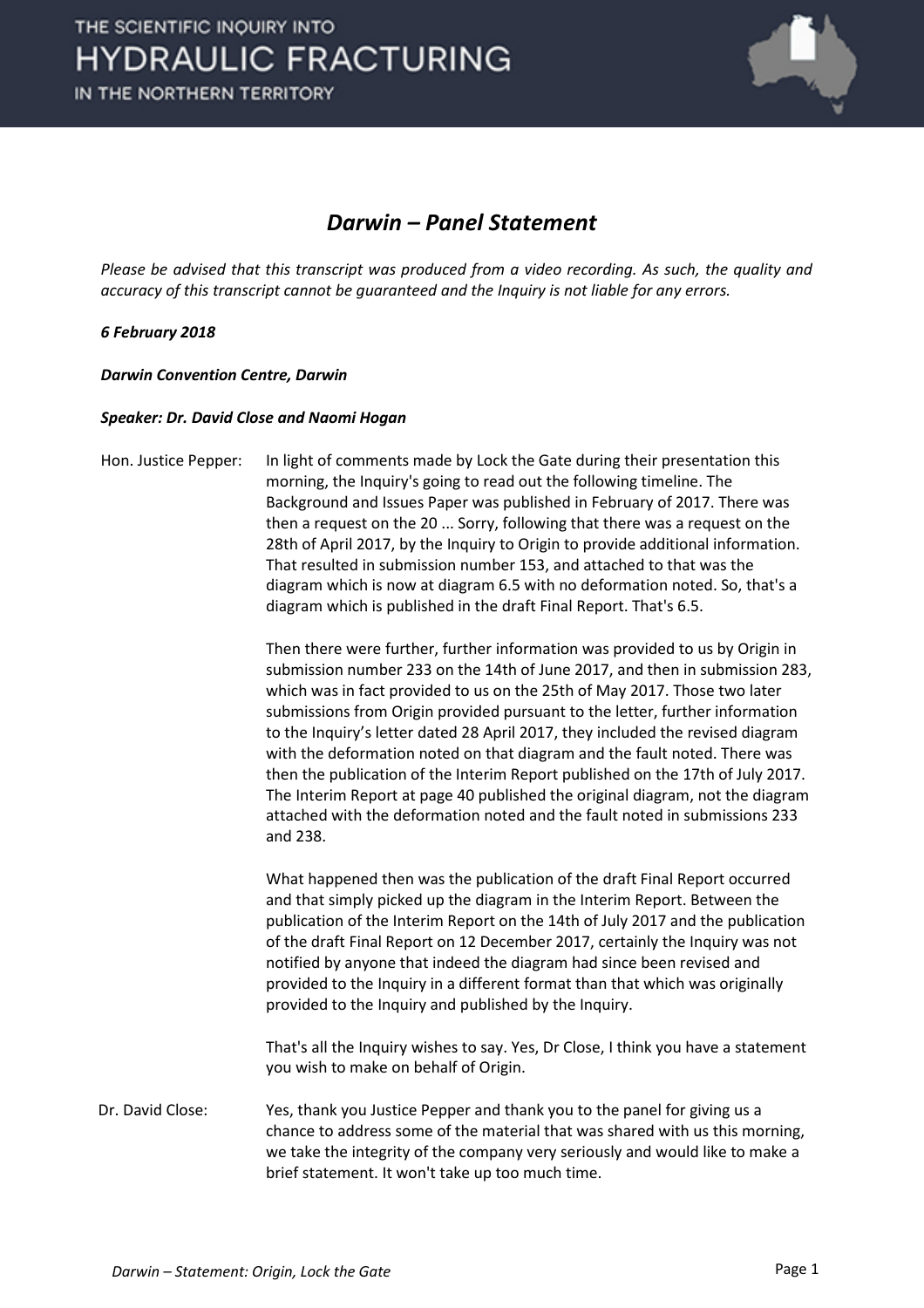

Firstly, I would like to just state categorically there is no well integrity issue in Amungee NW-1 let alone a well failure, as some of the social media commentary that's come out in a very well-organized fashion since this morning would state. The casing in the horizontal section of a well is part of the pathway, not the barrier, of a well, by design. We intentionally perforate that section of the well bore to allow the gas and fluids from the rocks to fly back to the surface. It is not considered a barrier. So any changes in that section of the well bore are not fundamental to the overall well integrity. And that is a fundamental foundation that I want to state up front.

Secondly, a casing deformation in the horizontal section of a well bore does not pose a safety containment or fluid migration risk. This is something covered by the British Commission into oil, the Oil and Gas Commission in BC, in one of their 2012 studies looking at this is a side issue overall induced seismicity and they have published a report that does conclude exactly that. There is no, that an incident in the horizontal section does not pose a risk with respect to safety containment or fluid migration.

Again, I want to state categorically, that this incident is not of substance in relation to well integrity. We've certainly learned something this morning about how communicating around it can be important from a perception perspective, but in terms of our consideration and industry consideration, I wanted to state that.

Secondly, there has been on intention to mislead the panel. We're happy to take questions on this or any other issue relating to Amungee NW-1 or our operations had Lock the Gate asked or enquired for more information from the Panel instead of firing allegations at Origin and the departments and this Inquiry, this would not need to have been adversarial. We could have had a proper conversion about what it is to have a well bore deformation in the casing in the horizontal section of a well. And so, we're certainly disappointed that Origin's reputation has been unnecessarily, in our view, challenged on this issue.

We have spoken openly about the well bore deformation. It's in the public domain, and in venues in the Northern Territory and outside the Northern Territory in front of hundreds of people at the AGES conference in Alice Springs and again at APPEA. The reason that it's been of specific interest there is because it goes to the heart of economics. If you have events in the horizontal that prevents you effectively stimulating, which is what one of the consequences could be, then your production could be limited. But again, it's not a safety, environment protection, or well integrity risk, so it's a totally, it's a different bucket of issues where we discuss it. In those contexts where we're talking about what is the viability of this in an unconventional part is very relevant.

In figure 7, in the original submission, it was in the introductory chapter, talking about high-level expiration development. It was not a chapter about well integrity. It was not a chapter about operations at that well bore, it was included as a schematic figure to show what an exploration horizontal well could look like. In chapter 3, in the introduction in our response to the issues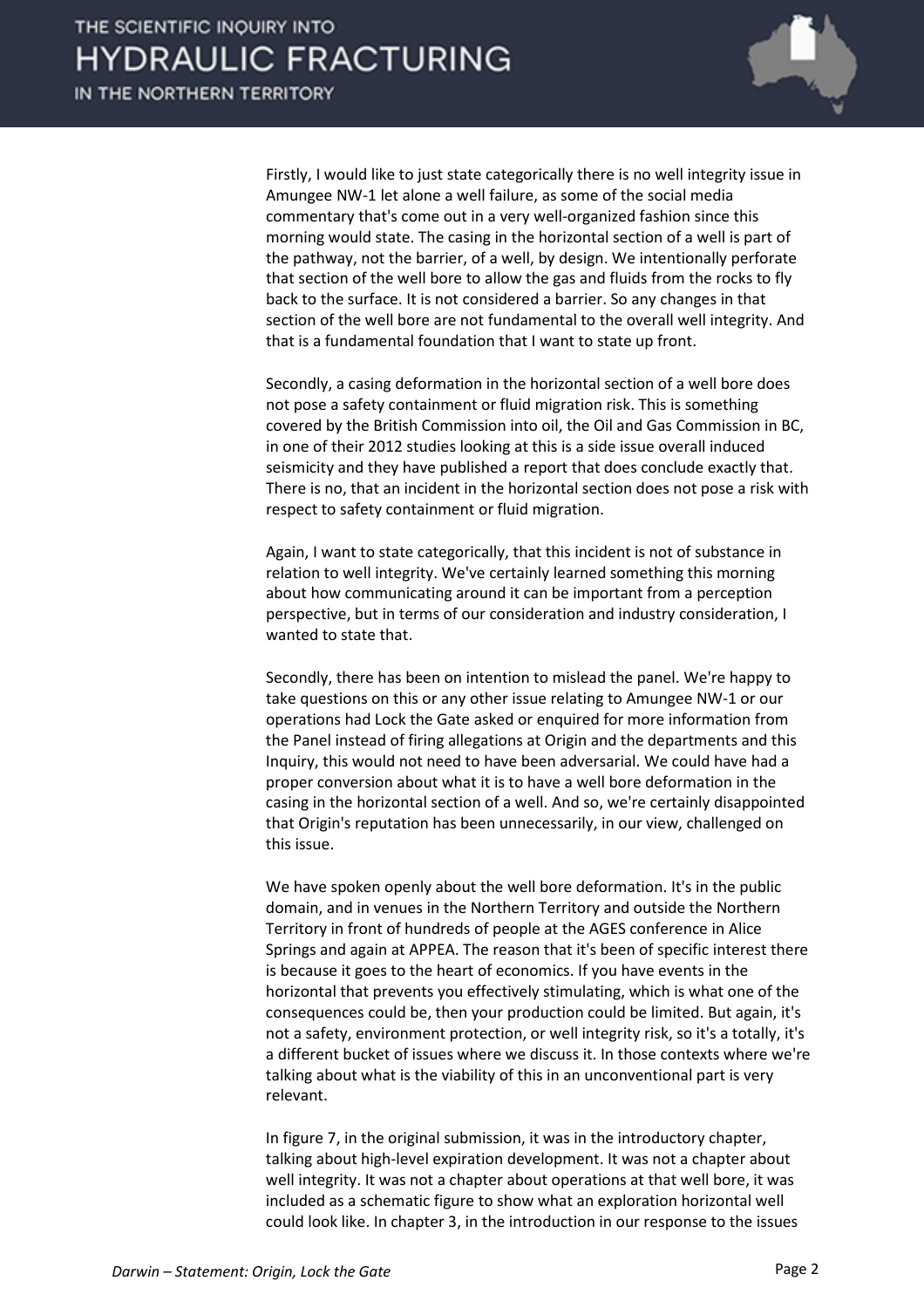

paper. And as you've just pointed out, the well bore deformation is referenced in our June response to the panel's RFI (Request for Information), which is of course public, and the figure referenced by Lock the Gate is in that report and available. When we submitted it we assumed quite rightly that if there was interest or questions to follow up on, but the Panel and the experts that review it understand that it's not a safety, well integrity or environmental protection issue.

We didn't consider, and in hindsight we could have corrected the record after the interim report came out to say, there are multiple versions of this particular horizontal section, or we show different versions of stages and faults, pump rates, we show pressures in different figures and flow backs. There's a multitude of information, of course, that we have and we've shared openly what we thought appropriate and of interest to the panel on each occasion. So given that we submitted it voluntarily at that point, we did redact commercial information from the discovery report and I recall the interactions with the Inquiry on that because it's sensitive from a market perspective. We did not redact anything to do with the very clear statement that if a casing event occurred, the exact depth that it occurred at, we have a figure that references that. We talk about the faults specifically. And I'll talk about faults specifically in a second, if I may.

So all the public, all of the documents discussed this morning are publicly available submitted by us voluntarily and I'll just say that any indication that we've tried to obscure something feels somewhat contrived.

There are a few key points, specifically about the fault and some of this morning's points that I would just like to address. There was an implication this morning that drilling was limited by a fault. That is certainly not the case. Drilling was progressing successfully when we decided to call TD, or total depth, of the well. We had a target depth to get to that we thought we would be able to get the casing that we had available down to that total depth. That's what selected the depth we finished that well at, not the fault. All the faults being counted in that well were sub-seismic. Minor, small in turns of throw, the largest was about 15 metres and we can actually trace where the less antrigated(?) end was introduced in our drafting process before the APPEA conference. It is a typographic. We should just say about 15 and you can see very clearly in the figures we have included that it's about 15 metres. It's the interpretation we wouldn't be able to be more exact than that. Most faults being encountered are between two and five metres, and again that's very clear in the figure. So they're very small faults. They do not travel, faults of that throw will not travel for vast distances. We know that from many academic studies and many studies of faults.

From a drilling perspective, we've talked openly at conferences and meetings, that it was a big positive in terms of drilling, because we knew there were no major faults from the seismic data. We drilled along seismic lines in areas where we had seismic control to minimise that risk, so it was a positive to find that our interpretation was backed up by the drilling results. That we didn't see any faults of a seismic scale, any faults of about 15 metres so they aren't going to be a challenge in terms of well integrity or in being able to complete a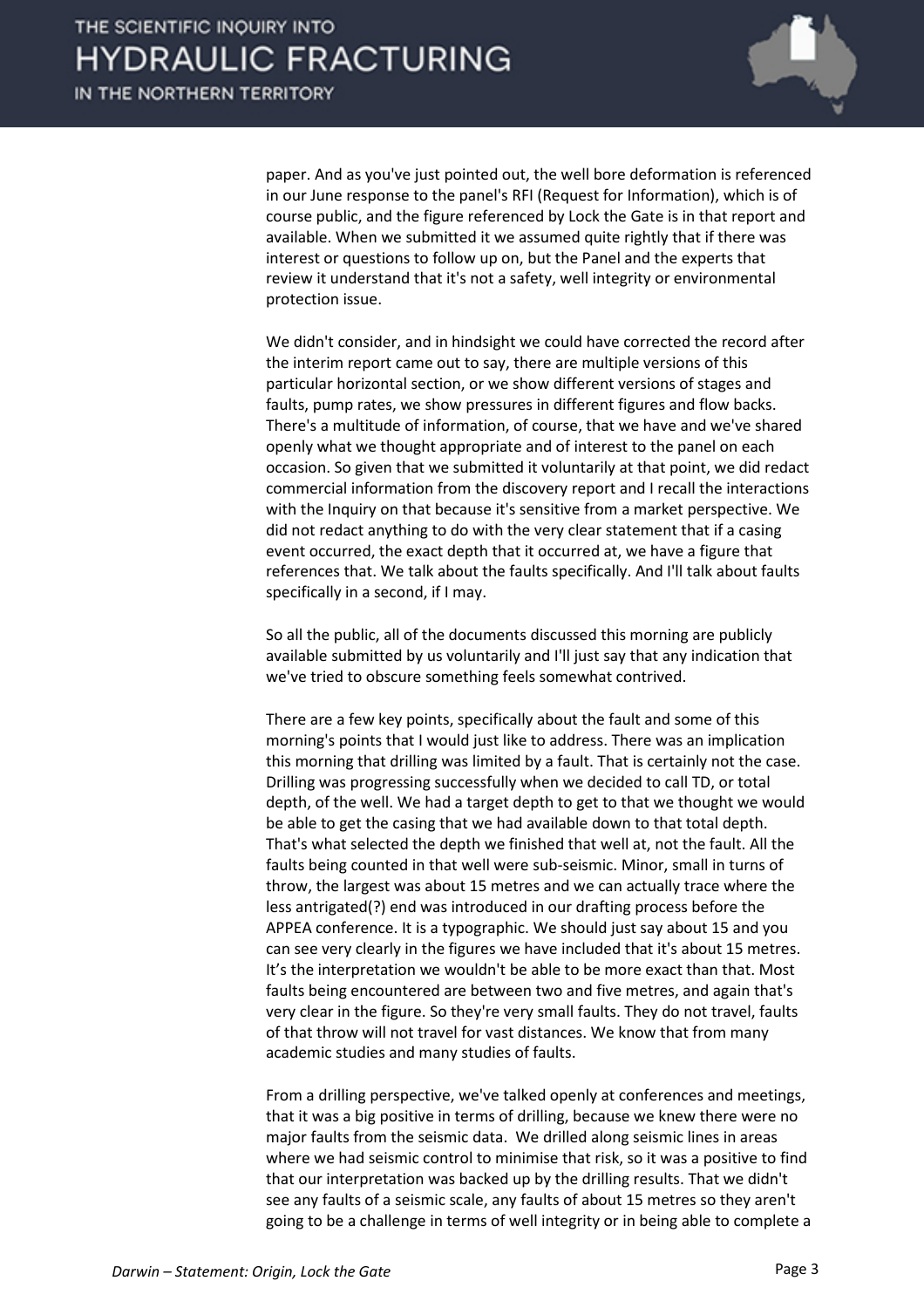

horizontal well in the target section. The overall (inaudible) section is somewhat 800 metres thick, so very minor in terms of the overall thickness of the formation.

Casing deformation of this type during hydraulic fracturing stimulation is relatively common. It's a localised event. It occurs in the reservoir in horizontal wells. The stress state is changed around the well bore. There's no question that's what we're physically pumping in water at high pressure it changes that local pressure state. We create cracks. They may open, they may slide. They're the two types of openings we talk about in anything from earthquakes (inaudible) to hydro fracture stimulation. So you can have sliding events and they may create a sort of a well bore deformation.

In this instance, we still had communication to the rest of the well bore, but the inside diameter was somewhat smaller than it was initially. So a millimetre scale change is sufficient to stop our coiled tubing equipment going through that section, and that's how we discovered that it was there after stage 6. It's incorrect to say that we didn't complete the rest of the stages.

We did move state 7 to be further away from that event to be cautious. We wanted to protect our asset. We did not want to compromise that it might be reactivated again with a further stage, so we were very conservative in our offset from that event. And when we completed successfully stages 7, 8 9, 10, 11, stage 12 was sort of indicated this morning correctly did not break down. For whatever reason the stress state at that specific stage would not break down. We couldn't create a fracture. Our controlled work didn't exceed the 9300 PSI safety limit that was set well below our 10,000 PSI testing limit, which is well below the 13,000 PSI stated limit of the casing that we had in the hole. So we didn't pump stage 12 ultimately.

We haven't talked about that stage much. It's not a stage for any intents and purpose. So I did want to set the facts straight and happy to submit this in writing after so that you can see what did and didn't occur in terms of that operation.

It does appear that this is a bit of an attempt to compromise the entire Inquiry process over a common event that is not of significance with regard to well integrity, environmental protection or safety. The panel are informed sufficiently I think to recognise the difference between a casing failure associated with over pressing fracture simulation, an almost non-existent event, and we've learned about through this extensive process and from changes in the reservoir because of changes in the reservoir stress state. Very very different in members of what could be conceived at the most basic level of being related, but they're simply not when you understand the context of them.

So, I'm happy to say, questions? That was sort of an attempt to set the record straight on scientific facts. So I don't want to get into some kind of adversarial, I said, they said and so on and so forth, but of course if there's questions and clarifications you'd like on anything we've stated, and again I reiterate that at